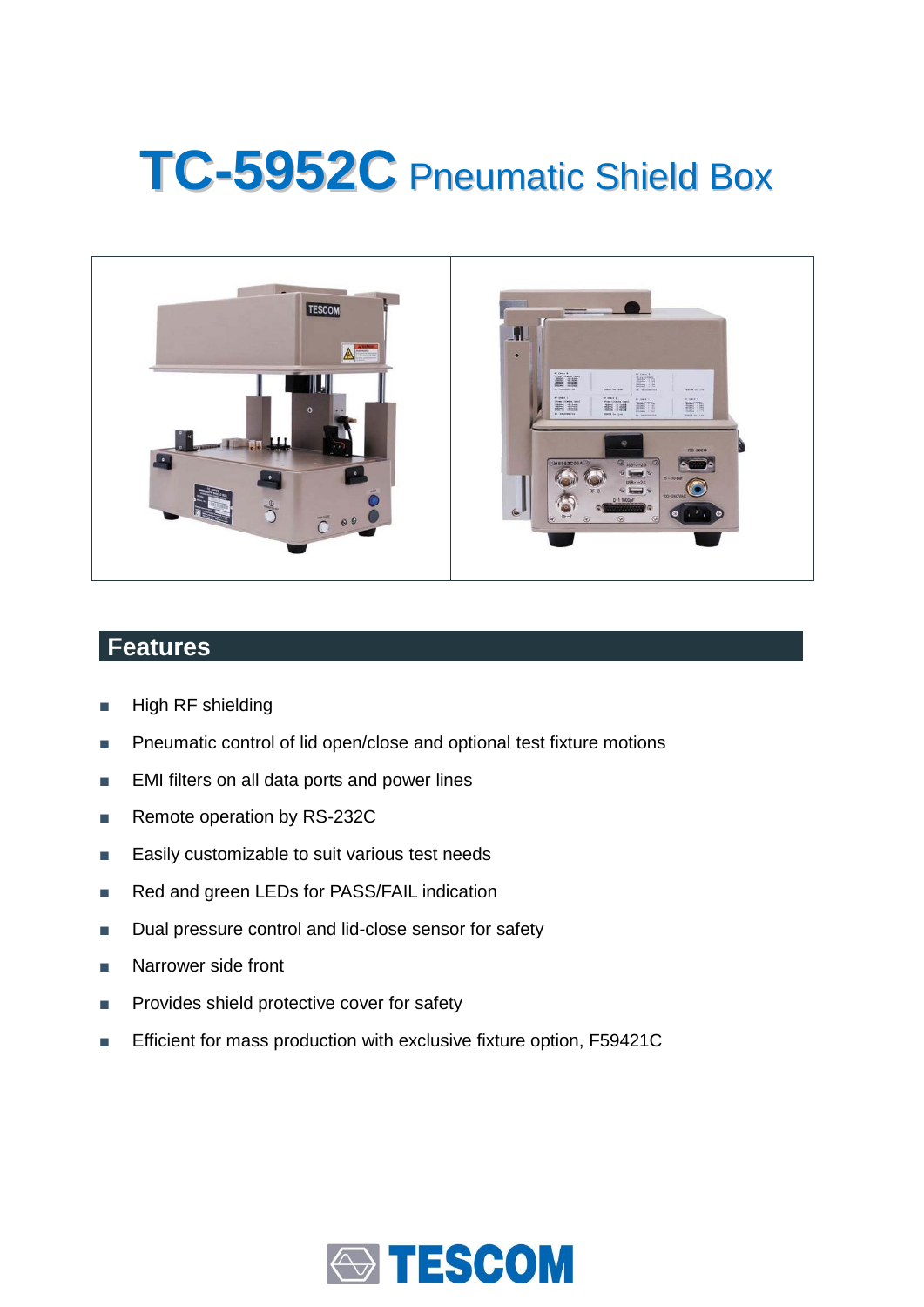

## **Specifications**

| <b>Mechanical Specifications</b> |                                          |  |
|----------------------------------|------------------------------------------|--|
| Line Voltage                     | 100-240 VAC, 50/60Hz, 15watt max.        |  |
| Remote Control                   | RS-232C, 3 wire, DB9(p)                  |  |
| Air Connection                   |                                          |  |
| Main Connector                   | 6 mm OD hose, one-touch push-on fitting  |  |
| <b>Fixture Control Connector</b> | 4 mm OD hose, one-touch push-on fitting  |  |
| Input Air Pressure               | 5 to 10 bar                              |  |
| <b>Dimensions</b>                |                                          |  |
| Inside                           | $287(W)$ x 150(D) x 97(H) mm             |  |
| Outside                          | 351(W) x 246(D) x 261(H) mm, lid closed. |  |
|                                  | $410(H)$ mm, lid open                    |  |
| Weight                           | Approx. 13 kg                            |  |
| *Packing                         |                                          |  |
| <b>Size</b>                      | 510 (W) x 370(D) x 410(H) mm             |  |
| Weight                           | Approx. 15 kg                            |  |

\* The size or weight of a package may vary depending on how the product is packed.

#### **Typical RF Shielding**

The shielding effectiveness below is measured with blank panels mounted. Other I/O interface panel may result in different shielding effectiveness.

| Frequency        | Shielding Effectiveness (dB) |  |
|------------------|------------------------------|--|
| 100 to 2000 MHz  | $> 70$ dB                    |  |
| 2000 to 3000 MHz | $> 70$ dB                    |  |
| 3000 to 6000 MHz | $>60$ dB                     |  |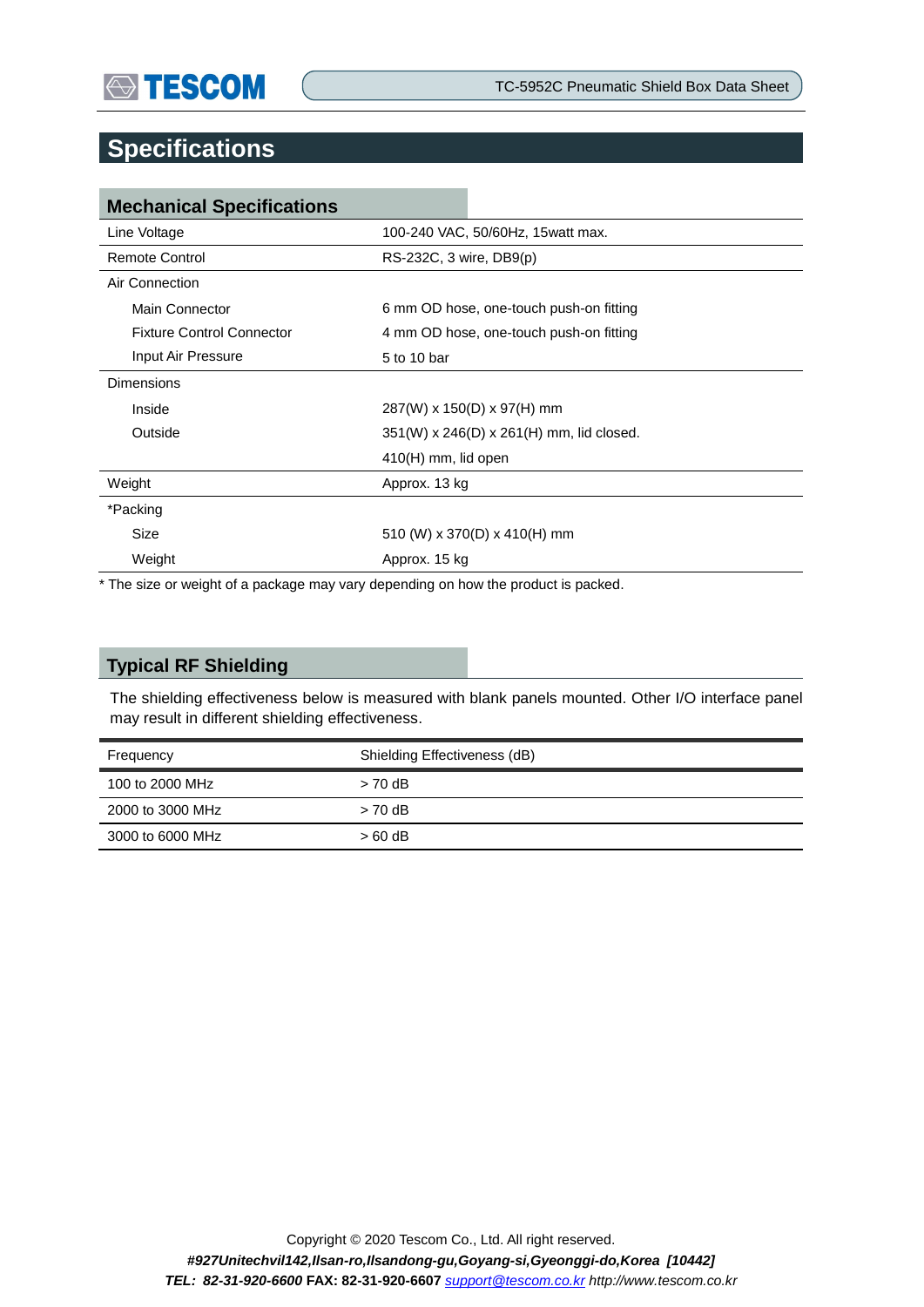

## **Dimensions**

**TC-5952C Inner Dimensions (WxDxH) : 287(W) x 150(D) x 97(H) mm**





**TC-5952C Outer Dimensions (WxDxH) : 351(W) x 246(D) x 261(H) mm, lid closed.**



Copyright © 2020 Tescom Co., Ltd. All right reserved. *#927Unitechvil142,Ilsan-ro,Ilsandong-gu,Goyang-si,Gyeonggi-do,Korea [10442] TEL: 82-31-920-6600* **FAX: 82-31-920-6607** *[support@tescom.co.kr](mailto:support@tescom.co.kr) http://www.tescom.co.kr*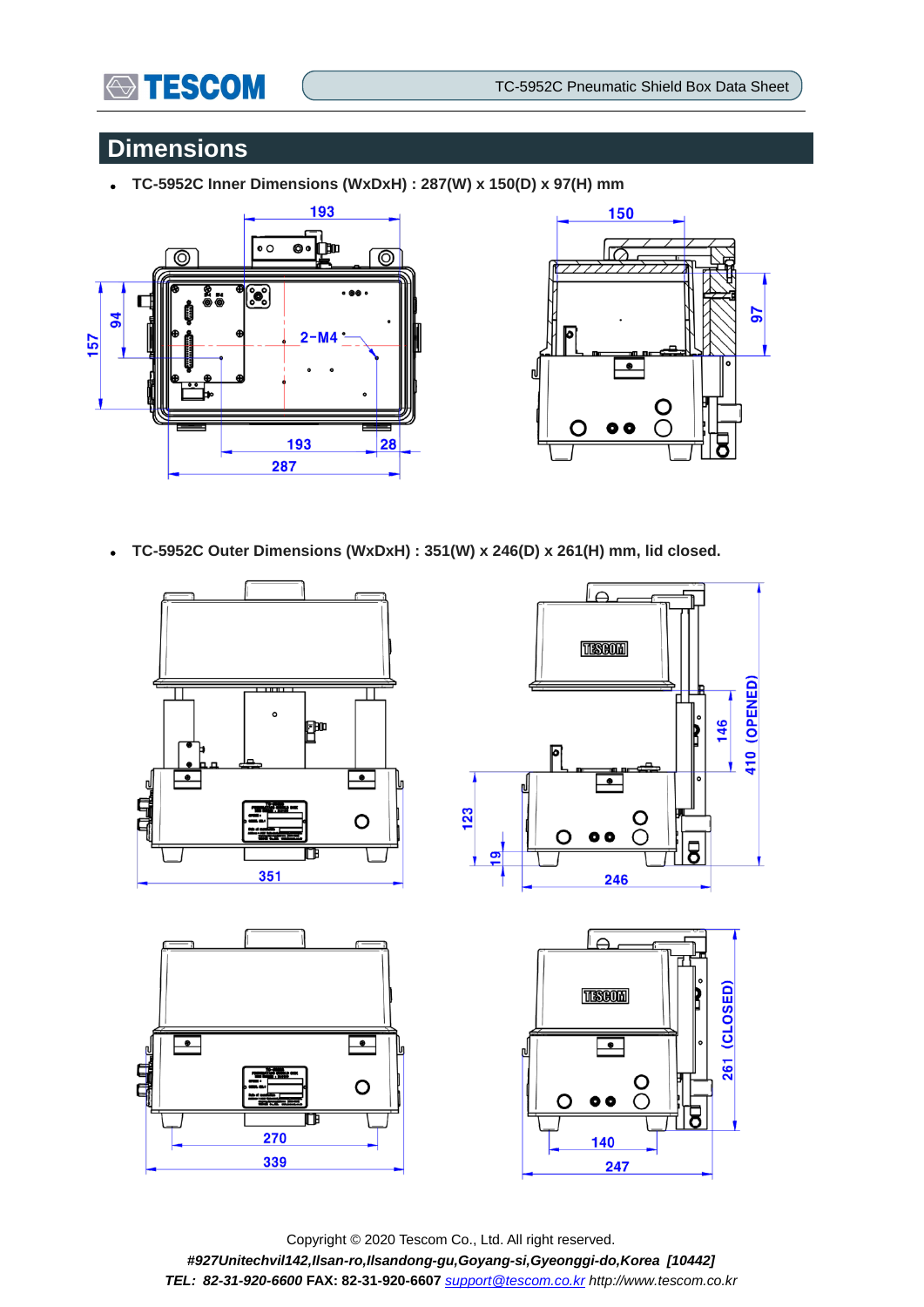## **Ordering Information**

| <b>Order Number</b> | <b>Description</b>                                        |  |
|---------------------|-----------------------------------------------------------|--|
|                     | <b>Preumatic Shield Box (including accessories below)</b> |  |
|                     | <b>Test Report</b>                                        |  |
|                     | SS-402, $N(m)$ to $N(m)$ cable, 1 m, 1 pc                 |  |
| TC-5952C            | DB9(s) to DB9(s) cable, $2 \text{ m}$ , 1 pc.             |  |
|                     | Power Cable, 220 V, 1 pc                                  |  |
|                     | Hand Valve, 1 pc                                          |  |
|                     | Lid Stopper, 1 pc                                         |  |

#### **Fixture**

- TESCOM offers F59421C, an exclusive fixture for TC-5952C, that can suffice various testing conditions depending on the DUT.
- F59421C is mainly composed of in/out handler and up/down probe mounting blocks. In addition, it can be customized to suit customer needs once a sample and the information of DUT is given.

| <b>Optional Fixture</b> | <b>Description</b>   |
|-------------------------|----------------------|
| <b>F59421C</b>          | Fixture for TC-5952C |

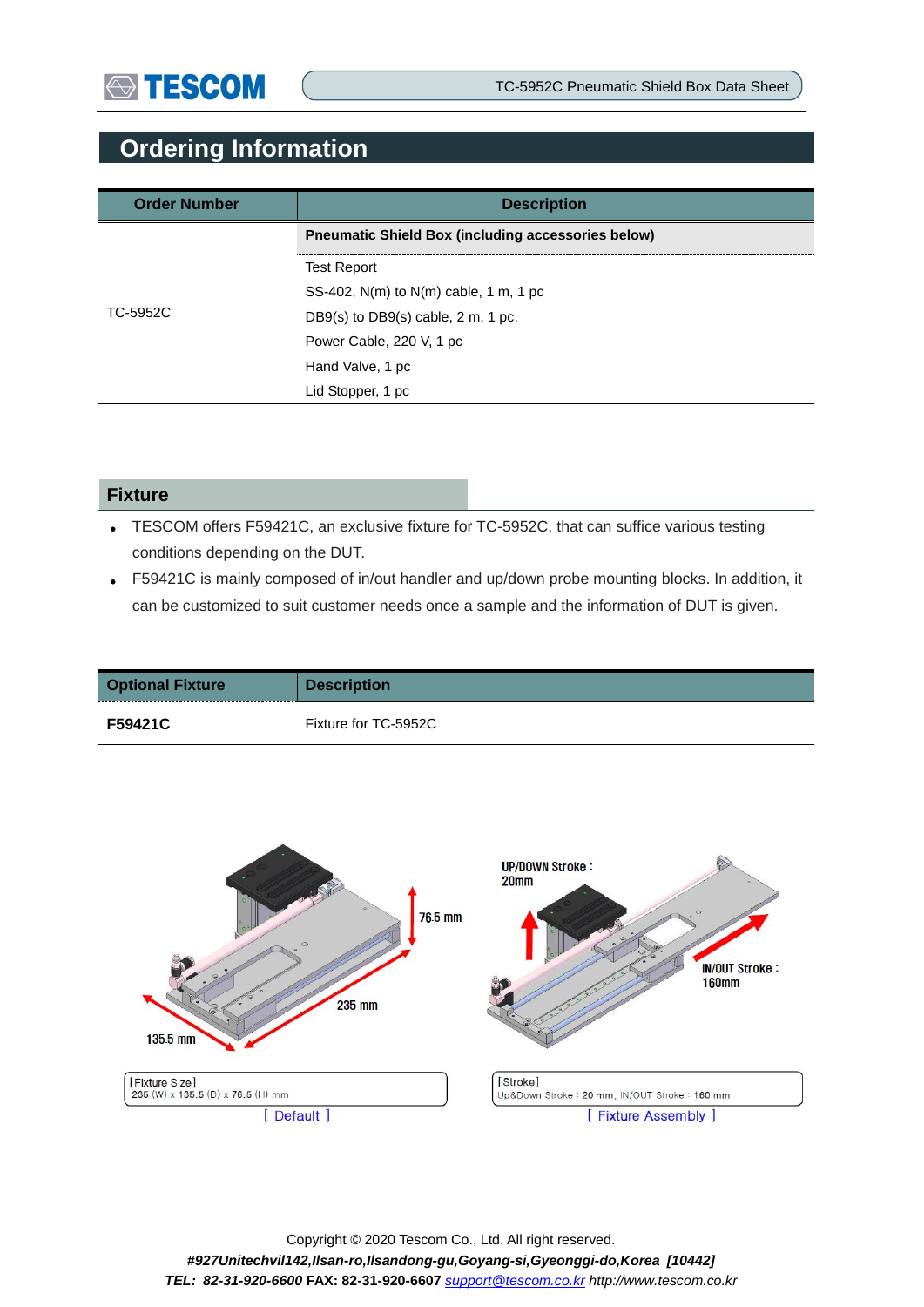





Shield Box & Fixture view

**BLOCK, CYLINDER UP/DOWN SENSOR** 

#### **Custom I/O Interface Panel**

 Customized I/O Interface Panel is available by selecting and arranging I/O interfaces below. Please contact TESCOM sales team or your local distributor.

| I/O Interface | <b>Description /</b><br><b>Order Number</b> | <b>Typical Data Rate /</b><br><b>Line Voltage</b> | <i><b>*Typical Shielding</b></i> |
|---------------|---------------------------------------------|---------------------------------------------------|----------------------------------|
|               | DB25, 1000pF Pi Filter /                    | 3 Mbps / 100 VDC,                                 | >70 dB from 0.5 to 2 GHz         |
|               | 3409-0009-1                                 | 5 Amps max                                        | >80 dB from 2 to 3 GHz           |
|               |                                             |                                                   | >70 dB from 3 to 6 GHz           |
|               | DB25, 100pF Pi Filter /                     | 10 Mbps / 100 VDC,                                | >50 dB from 0.5 to 2 GHz         |
|               | 3409-0014-1                                 | 5 Amps max                                        | >60 dB from 2 to 3 GHz           |
|               |                                             |                                                   | >60 dB from 3 to 6 GHz           |
|               | DB9, 1000pF Pi Filter /                     | 3 Mbps / 100 VDC,                                 | >70 dB from 0.5 to 2 GHz         |
|               | 3409-0008-1                                 | 5 Amps max                                        | >80 dB from 2 to 3 GHz           |
|               |                                             |                                                   | >70 dB from 3 to 6 GHz           |
|               | DB9, 100pF Pi Filter /                      | 10 Mbps / 100 VDC,                                | >50 dB from 0.5 to 2 GHz         |
|               | 3409-0010-1                                 | 5 Amps max                                        | >60 dB from 2 to 3 GHz           |
|               |                                             |                                                   | >60 dB from 3 to 6 GHz           |
|               | USB 2.0 Filter /                            | 480 Mbps / 5 V, 500 mA /                          | $>60$ dB from 0.5 to 2 GHz       |
|               | 3409-0018A-3                                | Max Current: 5 A                                  | >70 dB from 2 to 3 GHz           |
|               |                                             |                                                   | $>70$ dB from 3 to 6 GHz         |
|               | USB 3.1 Gen 1 Filter (Active)/              | 5000 Mbps/ 5 V, 600 mA /                          | $>80$ dB from 0.5 to 2 GHz       |
|               | 3409-0042A-2                                | Max Current: 1.5 A                                | >80 dB from 2 to 3 GHz           |
|               |                                             |                                                   | >75 dB from 3 to 6 GHz           |
|               | RJ-45 Filter /                              | 1 Gbit/s Copper-Line                              | $>60$ dB from 0.5 to 2 GHz       |
|               | 3409-0022A                                  | Ethernet (1000 BASE-T)                            | >70 dB from 2 to 3 GHz           |
|               |                                             |                                                   | >70 dB from 3 to 6 GHz           |
|               | DC Power Adaptor /                          | 50 VDC,                                           | >70 dB from 0.5 to 2 GHz         |
|               | 3406-0004A                                  | 3 Amps max                                        | >80 dB from 2 to 3 GHz           |
|               |                                             |                                                   | >80 dB from 3 to 6 GHz           |

Copyright © 2020 Tescom Co., Ltd. All right reserved. *#927Unitechvil142,Ilsan-ro,Ilsandong-gu,Goyang-si,Gyeonggi-do,Korea [10442] TEL: 82-31-920-6600* **FAX: 82-31-920-6607** *[support@tescom.co.kr](mailto:support@tescom.co.kr) http://www.tescom.co.kr*